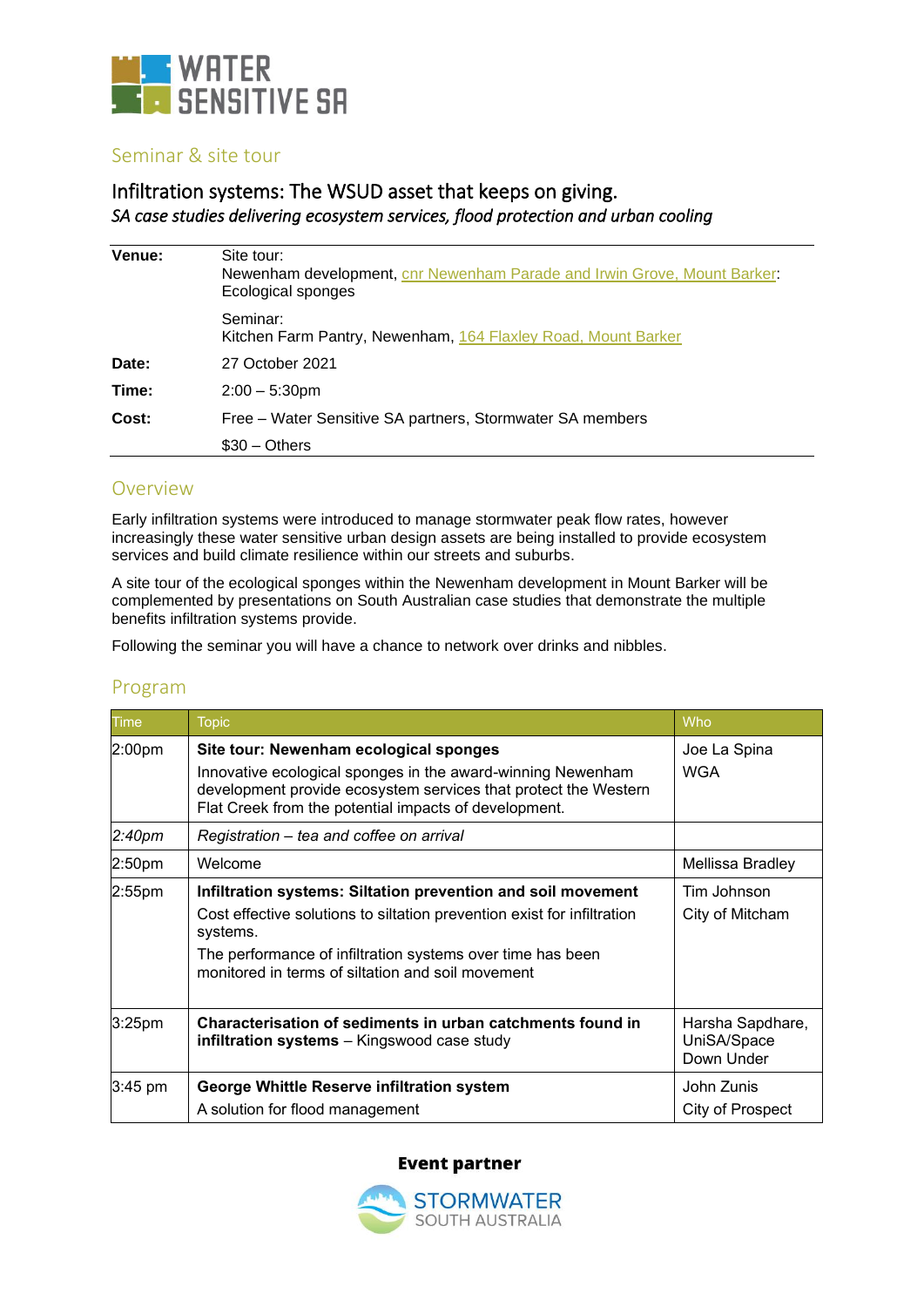

| <b>Time</b>       | Topic                         | Who            |
|-------------------|-------------------------------|----------------|
| $4:05$ pm         | Plenary                       | All presenters |
| 4:30pm            | Networking drinks and nibbles |                |
| $5:30 \text{ pm}$ | Close                         |                |

# What to bring

- Hi-viz vest
- Wide-brimmed hat
- Enclosed shoes

For more information, contact Mellissa Bradley, Program Manager, Water Sensitive SA – [mellissa@watersensitivesa.com,](mailto:mellissa@watersensitivesa.com) 0431 828 980.

# Presenters



### **Joe La Spina,** WGA Consulting Engineers

Joe is an industry leader in WSUD and sustainable stormwater management. He applies his skills across all scales of development including major SA infrastructure projects. His strong technical understanding of WSUD systems stems from local government and private consultancy with [Wallbridge Gilbert Aztec.](https://wga.com.au/)

Joe has implemented innovative projects featuring WSUD and is focused on delivering the best outcomes with regards to the environmental management of stormwater and its integration into many forms of development. Joe has developed and designed many projects featuring constructed wetlands, watercourse remediation, source control, infiltration systems, and erosion and sediment control practices. Joe has a keen focus on integrating engineering design with ecological system services.

His innovative WSUD projects have been recognised by industry peers for producing award winning designs at state and national awards for excellence in WSUD



### **Tim Johnson,** City of Mitcham

Tim's professional and personal interests cover many areas of the biological, engineering and human sciences which overlap in his work in local government. As Mitcham Council's Sustainable Infrastructure Engineer, his work at the boundary between civil engineering and urban horticulture focuses on enhancing natural and built assets through integration by design. Drawing on technical and academic knowledge and practical skills developed as a hands-on landscaper and horticulturist, Tim works with Council's teams developing methods to demonstrate how green infrastructure can infiltrate stormwater into reactive clay soil to deliver drainage solutions, sustain urban vegetation and minimise impacts on built assets. In his civil engineering doctoral research, Tim showed that infiltration through permeable paving reduced reactive soil movement near trees and increased the depth at which their roots grew, thereby reducing the likelihood of pavement damage. Tim's Adjunct roles with the University of South Australia-STEM and Flinders University's College of Science and Engineering links their multidisciplinary expertise with opportunities to conduct applied research in Council's streets and parks. As a result, many of Mitcham's working WSUD sites incorporate experimental design components and research partners are working on an ongoing basis to analyse the data they're providing



**Event partner**